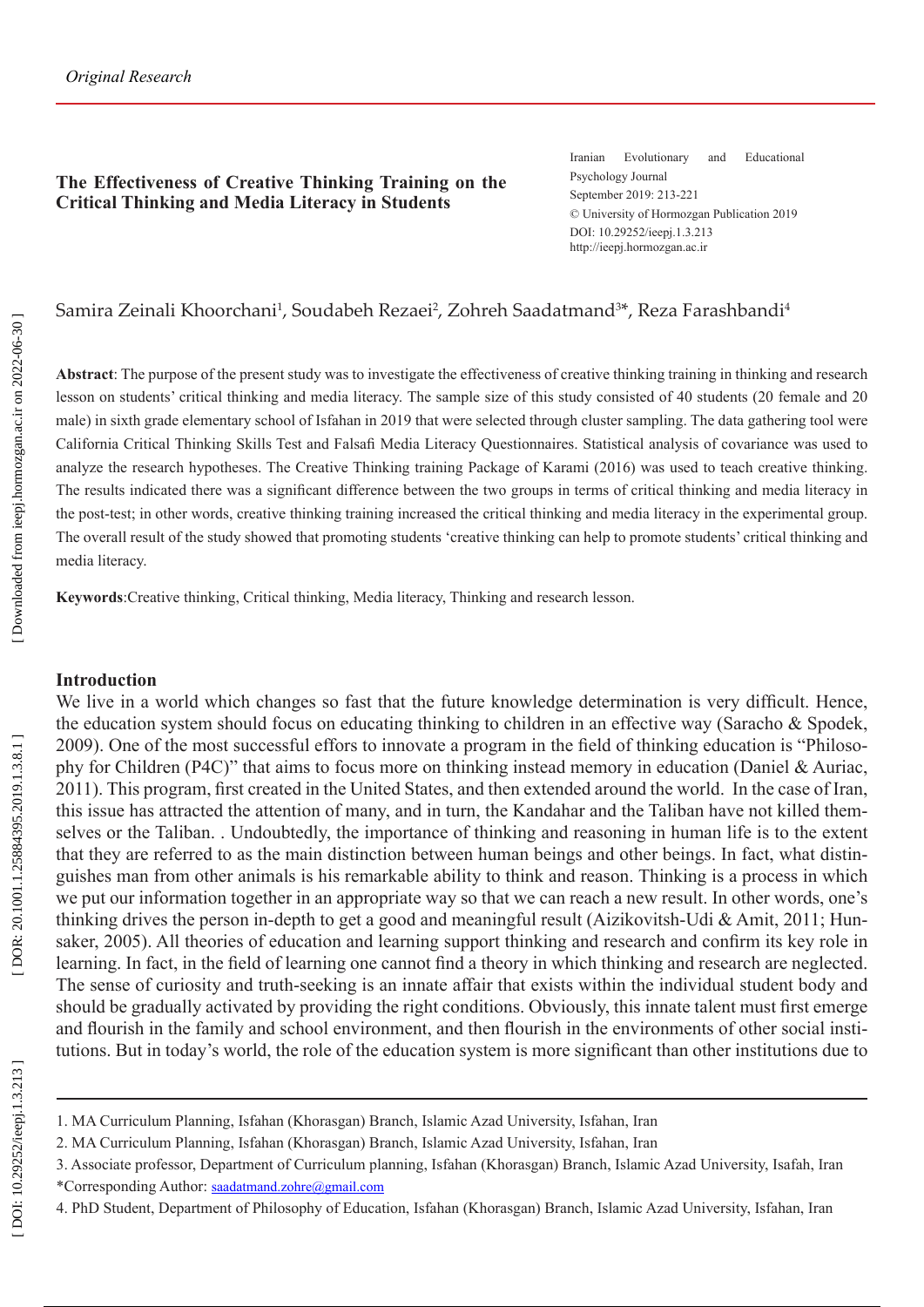economic, scientific, and technical developments. The role of the education system is important because it has a very wide scope and scope and covers a relatively long period of time for the students (D'Alessio, Avolio, & Charles, 2019; Howard, Tang, & Austin, 2015). Creative thinking in a nutshell means being able to create something new or find new and effective ways to do better. In the present age, children and adolescents need to improve their creative thinking skills in order to make the right decisions and solve complex societal problems in order to face the amazing developments of the third millennium. They must enhance their research, problem solving, and search skills. In today's world, nurturing creative thinking is one of the core pillars of the educa tional system, and schools play a major role in the development of students' creative thinking. Psychologists believe that schools can teach people creative ways of thinking and ways to enhance their creative abilities, because it is assumed that children have an innate passion for discovery that education must nurture (Freina, Bottino, & Ferlino, 2018; Lucchiari, Sala, & Vanutelli, 2019). On the one hand, one of the most important facets of human distinction from other creatures is creative thinking. Creative thinking is a skill that combines problem solving and decision making skills with new thoughts or relationships and the ability to discover and choose new solutions. The power of manipulation is in the mind and phenomena, the power of discovering and producing new tools and ideas, all of which are somehow creative. All human beings are more or less creative, and as capable as we are of all kinds of intelligence of varying degrees, it is important to be able to flourish, develop and employ them (Chen & Chiu, 2016; Tsai, 2018). Creative thinking can also be considered the best weapon to combat the problem. Students who do not engage in creative thinking to the slightest difficulty will be wandering if creative students perceive this negative attitude to be pre-war because they believe that the problem is not only a nuisance but a struggle to discover The solution is. Thinking is by far the most efficient and tailored problem-solving tool, but not all issues are of the same type, so thinking techniques are not unique to one particular type (Jankowska & Karwowski, 2019).

On the other hand, an important and influential indicator that is closely related to creative thinking is critical thinking. Individuals need critical thinking skills and competencies to deal with life's issues and make fun damental decisions. In order for a person to make an important decision in life, he must be able to analyze, evaluate, and judge his or her living conditions (D'Alessio et al., 2019; Howard et al., 2015; Lucchiari et al., 2019). Having critical thinking skills and abilities allows individuals to process information about themselves in life, objectively reason and derive results from a variety of information types, and effectively, objectively, and tangibly evaluate problems, and Incomplete information, reasoned decision making. In fact, the wise do everything at the command of reason and thought, so critical thinking is responsible (responsible) and skillful thinking that leads to good judgment of oneself, others and society at the present time (Wang, Pascarella, Nel son Laird, & Ribera, 2015; Yu, Lin, Ho, & Wang, 2015).

In the case of Iran, this issue has been considered and in turn, a plan with name as "Thinking and Research" was entered in the Education System. Undoubtedly, the importance of thinking and reasoning in human life is to the extent that they are referred to as the main distinction between human and other beings. In fact, what distinguishes human from other animals is his remarkable ability to think and reason. Thinking is a process in which we put our information together in an appropriate way so that we can reach a new result. In other words, one's thinking deeply examines one's affairs in order to obtain a desirable and reasonable result (D'Alessio et al., 2019; Şendağ & Odabaşı, 2009). All theories of education and learning support the thinking and research and their key role in learning. In fact, in the field of learning one cannot find a theory in which thinking and research are neglected. The sense of curiosity and truth-seeking is an innate affair that exists within the indi vidual student body and should be gradually activated by providing the right conditions. Obviously, this innate talent must first emerge and flourish in the family and school environment, and then flourish in the environ ments of other social institutions. But in today's world, the role of the education system is more significant than other institutions due to economic, scientific, and technical developments. The role of the education sys tem is important because it has a very wide scope and opportunity and covers a relatively long period of time for the students (D'Alessio et al., 2019). Creative thinking in a nutshell means being able to create something new or find new and effective ways to do better. In the present age, children and adolescents need to improve their creative thinking skills in order to make the right decisions and solve complex societal problems in order to face the amazing developments of the third millennium. They must enhance their research, problem solv ing, and search skills. In today's world, nurturing creative thinking is one of the core pillars of the educational system, and schools play a major role in the development of students' creative thinking. Psychologists believe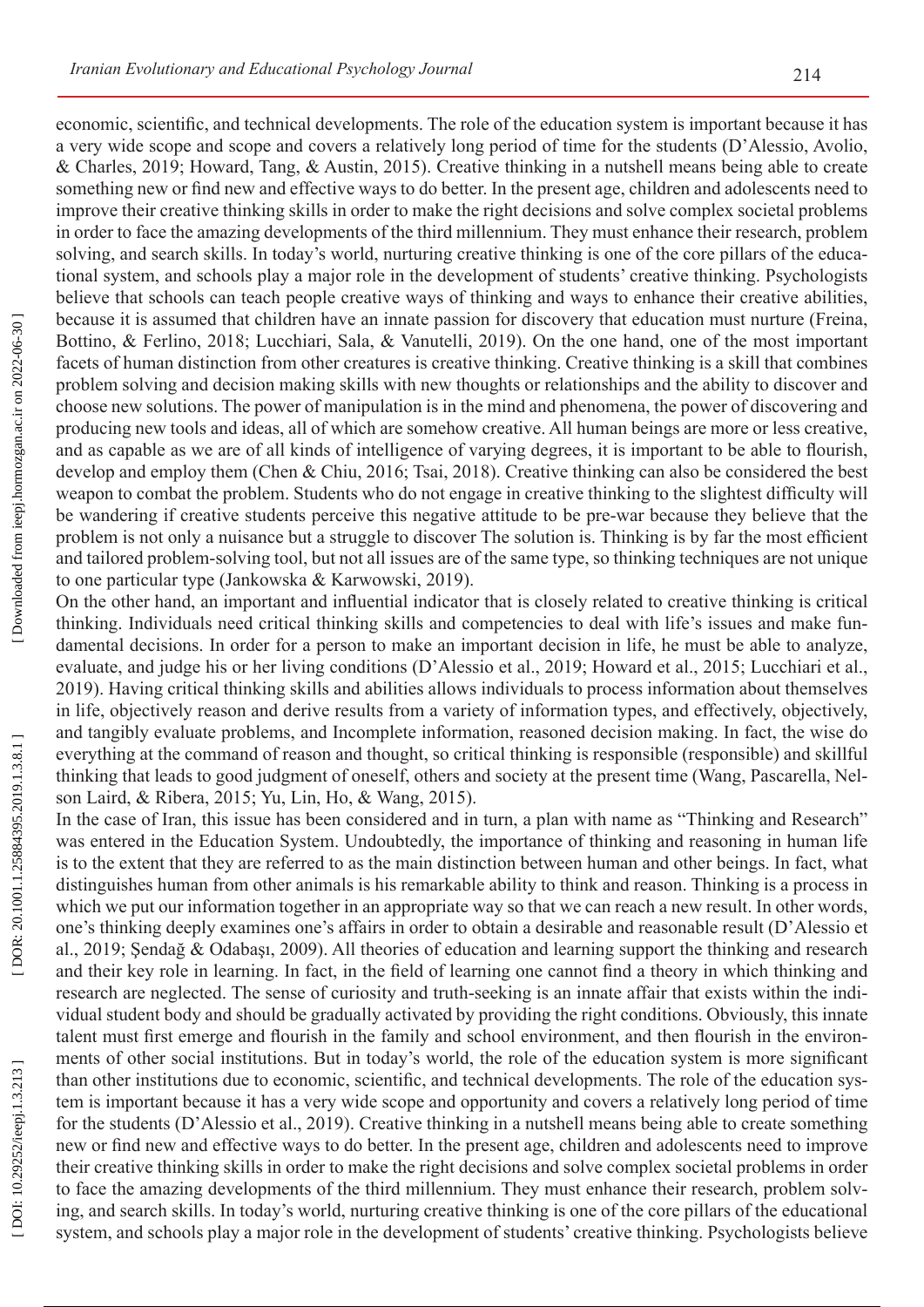that schools can teach people creative ways of thinking and ways to enhance their creative abilities, because it is assumed that children have an innate passion for discovery that education must promote it (Lucchiari et al., 2019).

On the other hand, one of the most important facets of human distinction from other creatures is creative thinking. Creative thinking is a skill that combines problem solving and decision making skills with new thoughts or relationships and the ability to discover and choose new solutions. All human beings are more or less creative, and such as the intelligence has varying degrees, it is important to be able to flourish, develop and employ them (Chen & Chiu, 2016). Creative thinking can also be considered the best weapon to combat the problem. Students who do not engage in creative thinking when face to a small difficulty will be disap point while creative students perceive it as a challenge to coping. Thinking is by far the most efficient and tailored problem-solving tool, but not all problems are of the same type, so thinking techniques are not unique to one particular type (Jankowska & Karwowski, 2019).

Alternatively, an important and influential indicator that is closely related to creative thinking is critical think ing. Individuals need critical thinking skills and competencies to deal with life's issues and make fundamen tal decisions. In order for a person to make an important decision in life, he must be able to analyze, evaluate, and judge his or her living conditions (D'Alessio et al., 2019). Having critical thinking skills and abilities allows individuals to process information about themselves in life, objectively reason and derive results from a variety of information types, effectively, objectively, and tangibly evaluate problems, and reasoned decision making with an incomplete information,. In fact, the wise do everything at the command of wisdom, so criti cal thinking is responsible and skillful thinking that leads to good judgment of oneself, others, and society at the present time(Yu et al., 2015).

Critical thinking is reformist thinking, as it affects the discovery of weaknesses and correcting one's short comings (Smith et al., 2019), so critical thinking should be considered as an internal process whereby the problematic situation of life is critically analyzed and the solving the problems are wisely identified (Liu, Hsu, Hung, Wu, & Pai, 2019). On the other hand, the most important element of one's personality is the desire to think and to think critically. Critical thinking helps students solve problems, make decisions in life situations, and develop a stable identity and habit in the person. For a more dynamic society, the more critical thinkers are needed (Bucaro, 2019). Society always needs thinkers who make good judgments on the issues of their community and know when and how to apply thinking skills in their community, and having critical thinking in society helps individuals to be informed and cognizant citizens, and Experience genuine freedom, so critical thinking as an individual's ability to interpret, analyze, evaluate, and identify social phenomena is a powerful resource in civil and political life (Yu et al., 2015). Given the crucial role of critical thinking in life, the primary purpose of education should be to train critical thinkers beyond the easy acquisition of knowl edge. Living in today's complex society requires people who are capable of overcoming their own issues by thinking, gathering and combining information about their lives in a clear framework and perspective, and evaluate them in a good manner and avoid impossible tasks (Elian & Hamaidi, 2018).

Then again, another important and influential indicator that is closely related to creative thinking is the level of media literacy. Media literacy is a kind of skill-based understanding in which different types of media can be separated, and different types of media production can be identified. Media literacy is also a combination of effective media productivity techniques and insights to understand the media. The ability to access, ana lyze, evaluate, and create messages in various forms based on a conscious and critical understanding of the nature of mass media, techniques used by media producers. Students with media literacy will be able to dis cover the complex messages found in television, radio, newspapers, magazines, books, billboards, the Inter net and other independent media. They can also create their own media and participate actively in shaping the media culture, which leads people to use the media intelligently (Mingoia, Hutchinson, Gleaves, & Wilson, 2019). The benchmark of any media literacy program is the critical exposure of students to their own use and understanding of the media, so that they can decrypt information received from different media and enhance their ability to independently judge media content. Undoubtedly, increasing the media literacy of students has become a necessity in cultural policy making, and media literacy education is especially needed for students, especially since they are more influenced by media than other people in the society (Suwana, 2017). Tiwari, Lai, So, and Yuen (2006), explored the impact of creative thinking training on developing students'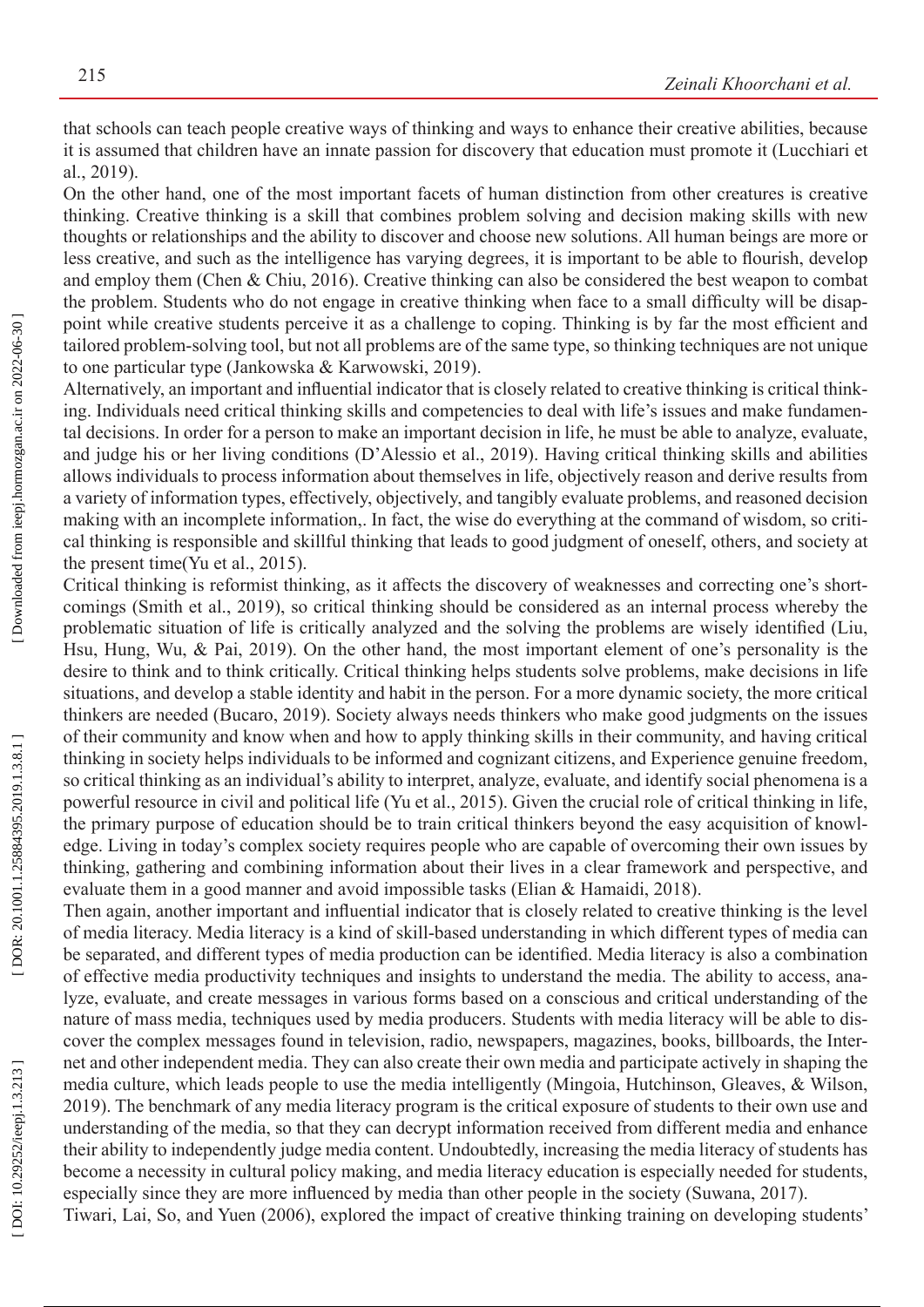philosophical thinking skills in the course of empirical sciences. The results showed that there was a significant difference between the two groups in terms of dependent variable. In other words, a creative thinking training program develops students' philosophical thinking skills. Szabo and Schwartz (2011), also investigat ed the effect of thinking training in group learning on enhancing students' creative thinking and critical think ing. The results showed that thinking training in group learning is effective on enhancing students' creative and critical thinking. Lucchiari et al. (2019), in a study, examined the impact of cognitive pathways to promote classroom creative thinking among Italian elementary students. The results indicated that the trained children had higher levels of creative thinking than untrained children in the control group. On the other hand, El Soufi and See (2019), examined the impact of teaching creative thinking skills on critical thinking of English lan guage learners in higher education. The results showed that teaching creative thinking skills is effective on critical thinking of English language learners in higher education. Fung (2017), also explored the educational effects of creative thinking on the development of critical thinking in high school students in Hong Kong. The results showed that creative thinking training is effective in developing critical thinking in high school students in Hong Kong. Finally, Groza, Locander, and Howlett (2016), examined the impact of thinking styles on students' creativity and subjective knowledge. The results showed that thinking styles influenced students' creativity and students' subjective knowledge.

In discussing the necessity and importance of research, it should be noted that the process of teaching and transferring science, skills, and values is one of the most important concerns in educational systems. The rele vance of education to the human and economic development doubles the importance of this issue. One of the tried and tested ways in the evolution of the educational process is to move learning environments to learning based on creativity and thinking skills that will increase educational productivity compared to traditional methods based on preservation and evaluation. Existence an effective environment is very important tool to promote the critical thinking and media literacy. Therefore, education for students to develop creative think ing requires students to have a clear understanding of the current situation and, in the next step, to strive for a valid philosophy of education and principles and scientific goals, and a clear picture of the optimal conditions of creative thinking. Today, it has been demonstrated that creative thinking is not a mere innate attribute, but that all humans possess this ability, and all have varying degrees of talent. In addition, factors such as skills, training, flexibility, level of knowledge and awareness, risk taking, fear of failure and failure have a significant impact on students' creative thinking and innovation (Chemers, Hu, & Garcia, 2001). Alternatively, in the present age, students need to develop their research, problem solving, and search skills in order to deal with the fascinating developments of the Third Millennium. Clearly, to achieve these goals, heavy responsibility is placed on educational centers, especially schools. Hence, this study examines the effectiveness of creative thinking training in on critical thinking and media literacy levels in sixth-grade elementary students in Isfa han. Results and implications of this research can provide educational authorities, school administrators and teachers with strategies to solve creative thinking problems and develop a plan for increasing their thinking. Therefore, the main question is whether creative thinking training is effective on students' critical thinking and media literacy levels.

#### **Material and Methods**

The research method was pre-test – post-test quasi-experimental method with control group. The sample size was 40 male and female students of sixth grade elementary school in Isfahan which 20 of them in control group and 20 of them in experimental group were assigned. After coordinating with the schools and provid ing the necessary explanations, the questionnaires were completed. In addition to the classroom training in thinking and research, the experimental group received separate training in creative thinking during the year, whereas the control group received only the same classroom training during the year. The groups were randomly selected and pre-tested on experimental groups prior to the experimental intervention, then creative thinking training was applied as an independent variable to assess their impact on the level of critical thinking and media literacy as the dependent variables. For this purpose, Creative Thinking Training - Karami (2016) educational package - was conducted in experimental group during five sessions. Then, in a 60-minute ses sion, the post-test was performed. In this study, the required information was collected through a questionnaire consisting of the following closed-ended questions, which consisted of three parts: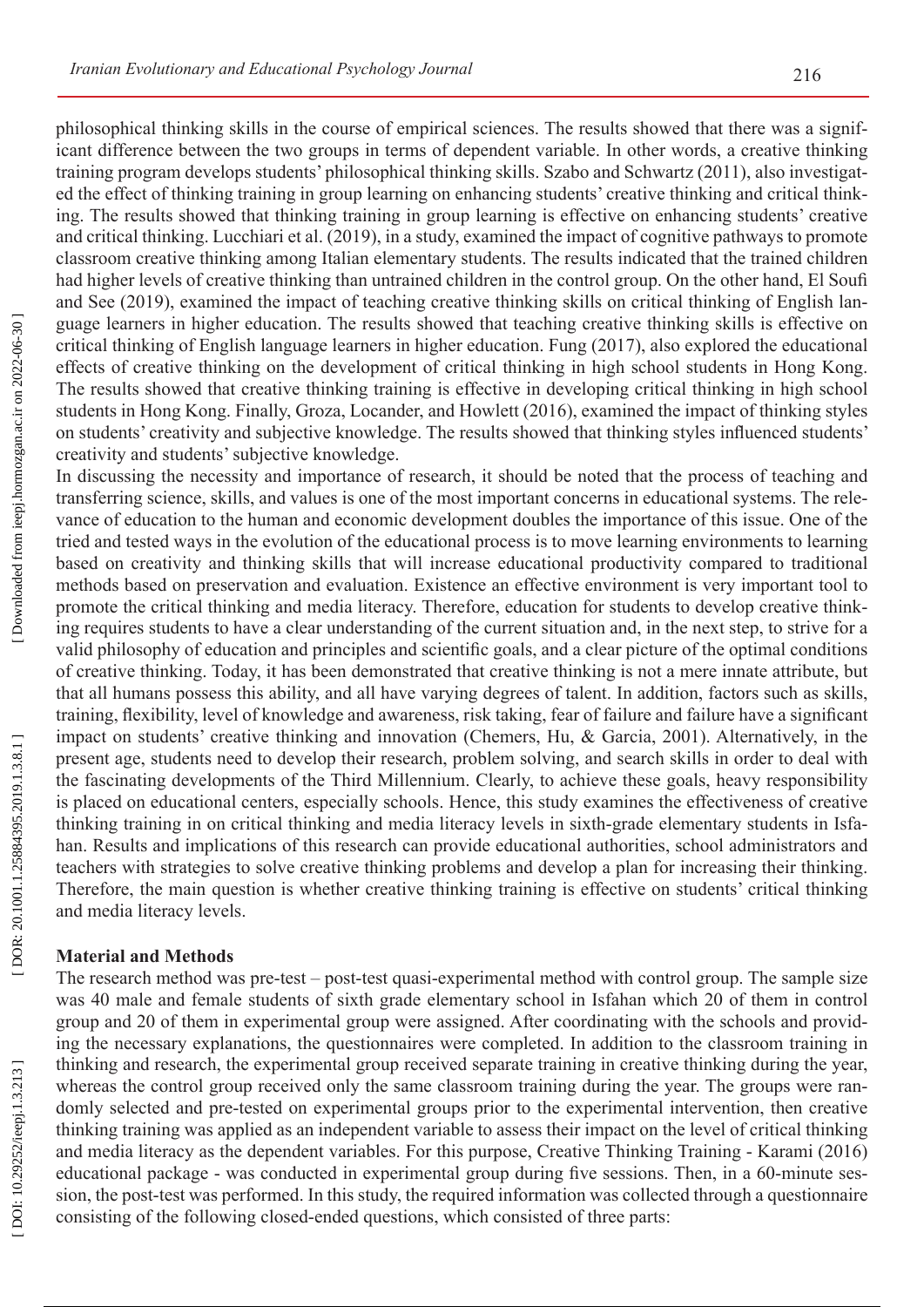**California Critical Thinking Skills Test (1989):** The Critical Thinking Questionnaire is comprised of 34 questions on a 5-point Likert scale (strongly agree to strongly disagree) and interpretive skills include: classification, sentence decoding, meaning clarification, review ideas and ideas analysis; Inferential skills include: Searching for evidence, speculating on alternatives and extracting results; Evaluating skills including: Assessing claims; Evaluating arguments, articulating results, justifying procedures, and presenting reasoning. Inductive includes: logical reasoning in mathematics, Inductive Reasoning Includes: concluding discussion seeking confrontation with related facts. The analysis of the questions in the test yields a total of six scores with five subscales: analysis and interpretation, evaluation of deductions, extraction of logical deductions, deductive reasoning, and deductive reasoning. This tool is useful for evaluating logical thinking ability.

**Falsafi (2014) Media Literacy Questionnaire:** The Falsafi Media Literacy Questionnaire has 20 items that are used to measure the level of media literacy of individuals. This scale has a five-point Likert ranged from strongly disagree to strongly agree. Questions 1 to 3 to assess media message content perception, questions 4 to 7 to assess awareness of the hidden purpose of media messages, questions 8 to 11 to assess conscious choice of media messages, questions 12 to 16 to assess the critical look at media messages and finally questions 17 to 20 for measuring media message analysis. Falsafi (2014), reported the validity of the media literacy question naire with the help of factor analysis of 0.82. The reliability of the questionnaire in the present study was 0.81 using Cronbach's alpha coefficients.

Creative Thinking Educational Package in Thinking and Research Course Karami (2016): In this study, cre ative thinking education in thinking and research lesson was given to 6th grade elementary students in 5 ses sions. The contents of this package focused on thinking and research skills. This course is aimed at teachers who wish to integrate creative thinking skills into their classroom, and to do so in a way that is attuned with their students' learning practices. The course is taught through a combination of short tasks and guided exer cise. It comes with a workbook that students can fill in along with the training session, or work through on their own time. The sessions are interactive, the activities are simple, and students can practice the skills during the classroom time.

# **Results**

In table 1, the descriptive information of the critical thinking and media literacy were presented. According to Table 1, in the control and experimental groups, the mean of critical thinking in the experimental group was 21.55 and in the control group was 15.35. Also, the mean of media literacy in the experimental group was 11 and in the control group was 8.3. These values indicate that the mean in the control group was lower than it in the experimental group.

| Variables         | <b>Experimental Group</b> |       |           | Control Group |       |           |
|-------------------|---------------------------|-------|-----------|---------------|-------|-----------|
|                   |                           | Mean  | <b>SD</b> | N             | Mean  | <b>SD</b> |
| Critical Thinking | 20                        | 21.55 | 1.95      | 20            | 15.35 | 1.38      |
| Media Literacy    | 20                        |       | .02       | 20            |       | 1.03      |

**Table 1**. Descriptive information of critical thinking and media literacy of experimental and control groups in the post-test

DOR: 20.1001.1.25884395.2019.1.3.8.1]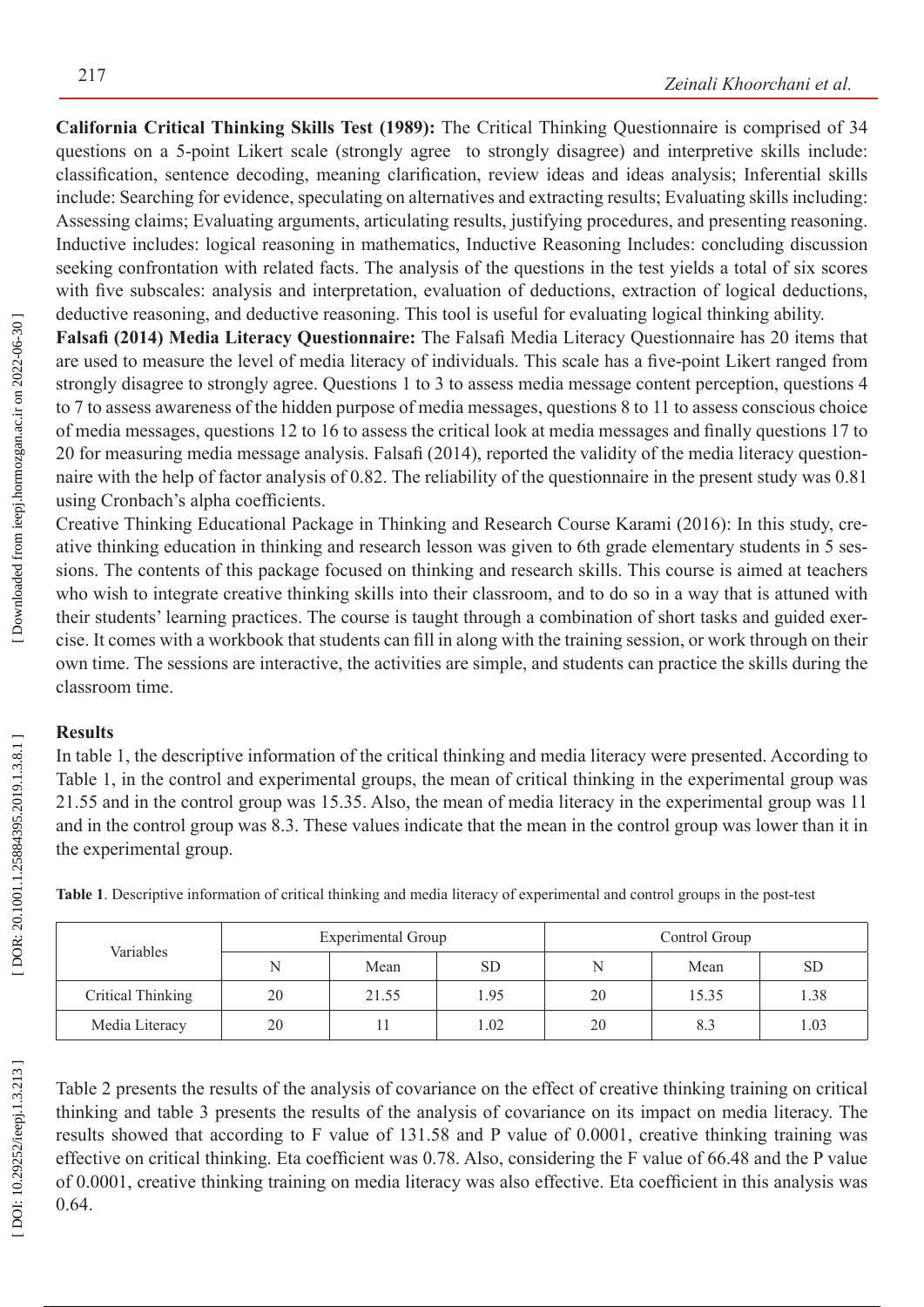|         |           | $\tilde{\phantom{a}}$ |                          |                          | $\tilde{\phantom{a}}$    | $\tilde{\phantom{a}}$    |
|---------|-----------|-----------------------|--------------------------|--------------------------|--------------------------|--------------------------|
| Sources | <b>SS</b> | DF                    | <b>MS</b>                |                          | Sig.                     | Eta                      |
| Pretest | 7.03      |                       | 7.03                     | 2.53                     | 0.12                     | 0.064                    |
| Group   | 364.41    |                       | 364.41                   | 131.58                   | 0.001                    | 0.78                     |
| Error   | 102.47    | 37                    | 2.76                     | $\overline{\phantom{0}}$ | -                        | $\overline{\phantom{a}}$ |
| Total   | 14110     | 40                    | $\overline{\phantom{a}}$ | -                        | $\overline{\phantom{0}}$ | $\overline{\phantom{a}}$ |

**Table 2**. Results of One-way Covariance Analysis related to the effect of creative thinking on critical thinking

**Table 3.** Results of One-way Covariance Analysis related to the effect of creative thinking on media literacy

| Sources | SS    | DF | MS                       |       | Sig.                     | Eta                      |
|---------|-------|----|--------------------------|-------|--------------------------|--------------------------|
| Pretest | 0.041 |    | 0.041                    | 0.038 | 0.84                     | 0.001                    |
| Group   | 72.16 |    | 72.16                    | 66.48 | 0.001                    | 0.64                     |
| Error   | 40.15 | 37 | 1.08                     |       | $\overline{\phantom{a}}$ | $\overline{\phantom{a}}$ |
| Total   | 3838  | 40 | $\overline{\phantom{a}}$ | -     | $\overline{\phantom{a}}$ | $\overline{\phantom{0}}$ |

#### **Discussion**

According to the results, the creative thinking training was effective on the critical thinking skills of the sixth grade elementary students. Given the Eta coefficient value, it can be said that the effect of creative thinking training on critical thinking is 0.78, which means that creative thinking training accounts for 78% of the variance of critical thinking. The findings were in line with the findings of Lucchiari et al. (2019), Al-Sufi (2019), Fung (2017) and Groza et al. (2016).

One of the main goals of education is to create conditions and facilities that will foster students' creativity and enhance their knowledge and ability to fit their talents. Achieving this goal requires access to appropriate resources and facilities due to differences in student abilities as well as a large student population, but the current limitations often make it difficult for students to develop programs based on their individual talents and differences. Therefore, it seems necessary to create contexts for talented people who are seeking to deepen and broaden their learning (Fung, 2017). Today, students live in a changing world. Therefore, students need creative, flexible and rigorous thinking skills in order to be able to find solutions to the physical and social development of their environment in addition to facing such problems (Ivan, 2011). Creative thinking training not only enables one to use their past experiences and relate them to new situations. Rather, it causes one to find a connection between things that were previously unrelated, which in their view is new and meaningful. It can also use non-traditional approaches to problem solving and go beyond information that affects as much as possible the level of critical thinking of students (Fisher, 2013).

Critical thinking, which is an integral part of any educational system, can undoubtedly be one of the key goals of world-class education. Because it also affects people's tendency to interpret information in information recall, adopting ways that reinforce students' motivation and interest and by challenging intellectual processes, changing passivity and prudence into active dialogue and thinking (Chan, 2019). Instead of transferring knowledge and creating disciplinary arid environments that require only the reproduction of knowledge, schools should provide students with a mental effort to solve problems (thinking) about the validity and reliability and value of information and arguments presented. Judging and distinguishing facts from beliefs to enable them to make logical (critical thinking) decisions (Smith et al., 2019).

The results also showed that creative thinking training improved media literacy in the experimental group compared to the control group. According to the Eta coefficient value, it can be said that the effect of creative thinking training on media literacy is 0.64, which means that creative thinking training explains 64% of the variance of media literacy variable. This finding is consistent with research by Evans (2017), Mingoia et al. (2019), Suwana (2017) and Richardson and Ice (2010).

One of the valuable intellectual abilities that students need in schools is to evaluate the various hearings, readings, ideas, and beliefs they face in life and make logical decisions about them. This ability is called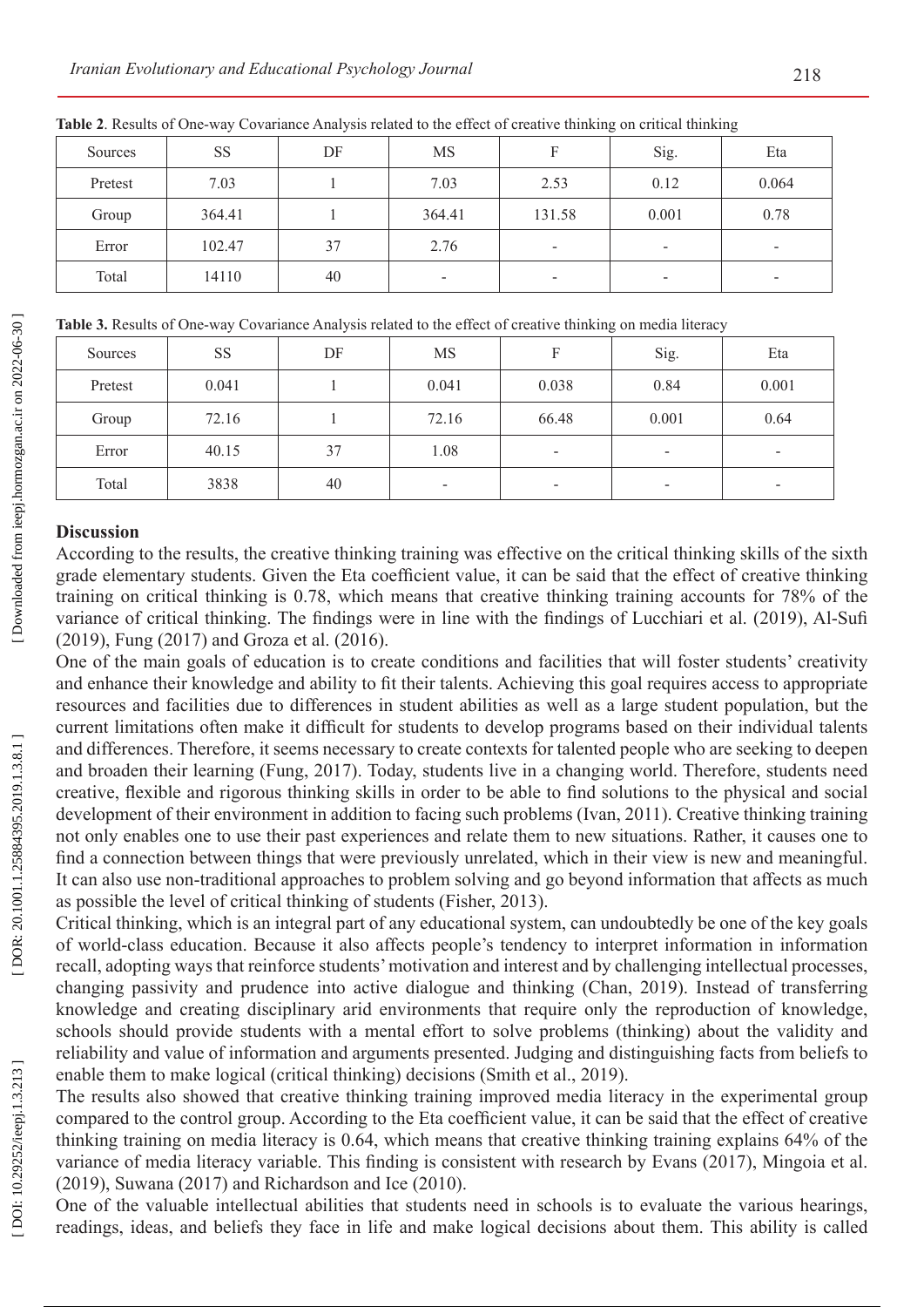valuable creative thinking. Creative thinking is becoming increasingly popular these days, as we are always confronted with a lot of misleading information, commercial advertising, and other types of advertising that need to be reassessment (Evans, 2017). Eisner believes that schools need to nurture students' thinking ability, especially rational and creative thinking, in what they see, hear, and read, so that they can distinguish beliefs from facts, sophistication from rational reasoning, and competence from inadequacy. Therefore, teaching creative thinking as high-level thinking should be taken into consideration as it will be reflected in many decisions and judgments that students will make in the future. On the one hand, the first and foremost obstacle to creative thinking is media literacy. Each country's media literacy reflects the way people think and respond to different issues.

The importance of media literacy in today's world is certainly no less important than the literacy itself. Media literacy is as important as the information literacy of people's social lives in the turbulent age of information that we find ourselves in every day in the face of various media, audio, visual, and written. Without media literacy, students cannot properly select media messages. In the meantime, socio-educational institutions such as education, universities and training centers are responsible for education and training the creative thinking and media literacy.

Along with the results, the present study has been accompanied by limitations that the barriers related to gathering data tool and the study sample attributions are the most important of these limitations. Its recommended in the future studies, researchers investigate the creative thinking training effect on other cognitive and affective variable among other age and educational levels samples.

# **Declaration of Conflicting Interests**

The author(s) declared no potential conflicts of interest with respect to the research, authorship, and/or publication of this article.

## **Funding**

The author(s) received no financial support for the research, authorship, and/or publication of this article.

## **References**

- Aizikovitsh-Udi, Einav, & Amit, Miriam. (2011). Developing the skills of critical and creative thinking by probability teaching. Procedia-Social and Behavioral Sciences, 15, 1087-1091.
- Bucaro, Anthony C. (2019). Enhancing auditors' critical thinking in audits of complex estimates. Accounting, Organizations and Society, 73, 35-49.
- Chan, Zenobia CY. (2019). Nursing students' view of critical thinking as 'Own thinking, searching for truth, and cultural influences'. Nurse education today, 78, 14-18.
- Chemers, Martin M, Hu, Li-tze, & Garcia, Ben F. (2001). Academic self-efficacy and first year college student performance and adjustment. Journal of Educational psychology, 93(1), 55.
- Chen, Cheng-Huan, & Chiu, Chiung-Hui. (2016). Employing intergroup competition in multitouch de sign-based learning to foster student engagement, learning achievement, and creativity. Computers & Education, 103, 99-113.
- D'Alessio, Fernando A, Avolio, Beatrice E, & Charles, Vincent. (2019). Studying the impact of critical thinking on the academic performance of executive MBA students. Thinking Skills and Creativity, 31, 275-283.
- Daniel, Marie-france, & Auriac, Emmanuelle. (2011). Philosophy, critical thinking and philosophy for children. Educational Philosophy and Theory, 43(5), 415-435.
- El Soufi, Nada, & See, Beng Huat. (2019). Does explicit teaching of critical thinking improve critical thinking skills of English language learners in higher education? A critical review of causal evidence. Studies in Educational Evaluation, 60, 140-162.
- Elian, Shereen A, & Hamaidi, Diala A. (2018). The Effect of Using Flipped Classroom Strategy on the Aca demic Achievement of Fourth Grade Students in Jordan. International Journal of Emerging Technologies in Learning, 13(2).

DOI: 10.29252/ieepj.1.3.213]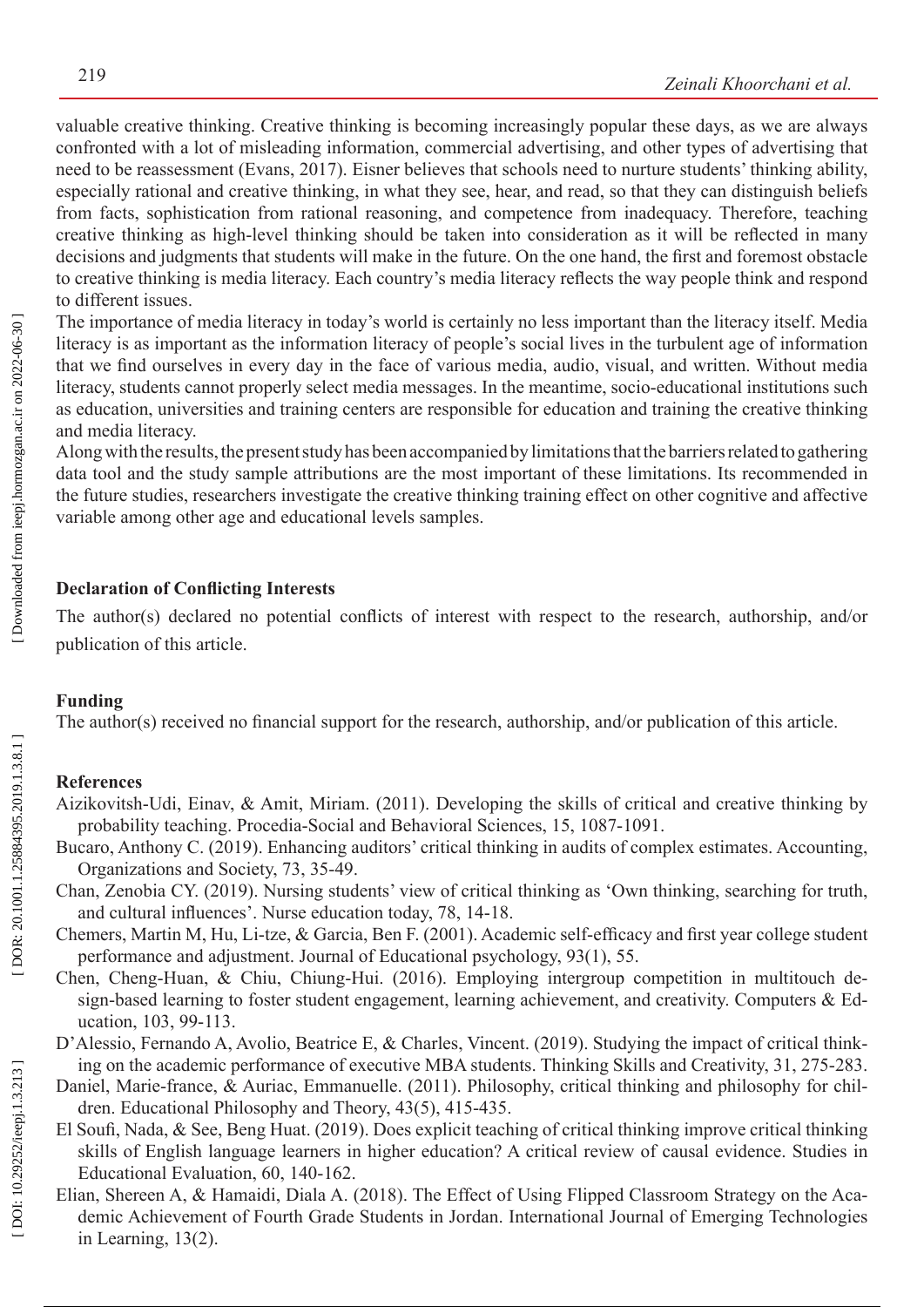Evans, EGS. (2017). Modern Educational Psychology: an historical introduction: Routledge.

- Falsafi, Gholamreza. (2014). The Study of the Relationship between Media Literacy and Lifestyle (Case Study: 15- to 18-year-old High School Adolescents in Sixth District, Tehran). (Master), Isamic Azad Uni versity [In Persian], Tehran, Iran.
- Fisher, Robert. (2013). Teaching thinking: Philosophical enquiry in the classroom: A&C Black.
- Freina, Laura, Bottino, Rosa, & Ferlino, Lucia. (2018). A Learning Path in Support of Computational Think ing in the Last Years of Primary School. Paper presented at the International Conference on Games and Learning Alliance.
- Fung, Dennis. (2017). The pedagogical impacts on students' development of critical thinking dispositions: Experience from Hong Kong secondary schools. Thinking Skills and Creativity, 26, 128-139.
- Groza, Mark D, Locander, David A, & Howlett, Charles H. (2016). Linking thinking styles to sales perfor mance: The importance of creativity and subjective knowledge. Journal of Business Research, 69(10), 4185-4193.
- Howard, Larry W, Tang, Thomas Li-Ping, & Austin, M Jill. (2015). Teaching critical thinking skills: Ability, motivation, intervention, and the Pygmalion effect. Journal of Business Ethics, 128(1), 133-147.
- Hunsaker, Scott L. (2005). Outcomes of creativity training programs. Gifted Child Quarterly, 49(4), 292-299.
- Ivan, Loredana. (2011). The importance of popularity, rational thinking style and nonverbal sensitivity to achieve academic success. Procedia-Social and Behavioral Sciences, 29, 725-734.
- Jankowska, Dorota M, & Karwowski, Maciej. (2019). Family factors and development of creative thinking. Personality and Individual Differences, 142, 202-206.
- Karami, Soheila. (2016). The Effectiveness of Thinking and Research Course on Social Habits of Students in Sixth Elementary School Students in Bushehr. (Master ), Islamic Azad University [In Persian].
- Liu, Nai-Yu, Hsu, Wen-Yi, Hung, Chao-An, Wu, Pei-Ling, & Pai, Hsiang-Chu. (2019). The effect of gender role orientation on student nurses' caring behaviour and critical thinking. International journal of nursing studies, 89, 18-23.
- Lucchiari, Claudio, Sala, Paola Maria, & Vanutelli, Maria Elide. (2019). The effects of a cognitive pathway to promote class creative thinking. An experimental study on Italian primary school students. Thinking Skills and Creativity, 31, 156-166.
- Mingoia, John, Hutchinson, Amanda D, Gleaves, David H, & Wilson, Carlene. (2019). The impact of a social media literacy intervention on positive attitudes to tanning: A pilot study. Computers in Human Behavior, 90, 188-195.
- Richardson, Jennifer C, & Ice, Phil. (2010). Investigating students' level of critical thinking across instructional strategies in online discussions. The Internet and Higher Education, 13(1-2), 52-59.
- Saracho, Olivia N, & Spodek, Bernard. (2009). Educating the young mathematician: The twentieth century and beyond. Early childhood Education journal, 36(4), 305-312.
- Şendağ, Serkan, & Odabaşı, H Ferhan. (2009). Effects of an online problem based learning course on content knowledge acquisition and critical thinking skills. Computers & Education, 53(1), 132-141.
- Smith, Lisa, Gillette, Chris, Taylor, Shawn R, Manolakis, Michael, Dinkins, Melissa, & Ramey, Caleb. (2019). A semester-long critical thinking course in the first semester of pharmacy school: Impact on critical think ing skills. Currents in Pharmacy Teaching and Learning, 11(5), 499-504.
- Suwana, Fiona. (2017). Empowering Indonesian women through building digital media literacy. Kasetsart Journal of Social Sciences, 38(3), 212-217.
- Szabo, Zsuzsanna, & Schwartz, Jonathan. (2011). Learning methods for teacher education: The use of online discussions to improve critical thinking. Technology, Pedagogy and Education, 20(1), 79-94.
- Tiwari, Agnes, Lai, Patrick, So, Mike, & Yuen, Kwan. (2006). A comparison of the effects of problem-based learning and lecturing on the development of students' critical thinking. Medical education, 40(6), 547-554.
- Tsai, Chia-Wen. (2018). Applying online competency-based learning and design-based learning to enhance the development of students' skills in using PowerPoint and Word, self-directed learning readiness, and ex perience of online learning. Universal Access in the Information Society. doi: 10.1007/s10209-018-0640-6
- Wang, Jui-Sheng, Pascarella, Ernest T, Nelson Laird, Thomas F, & Ribera, Amy K. (2015). How clear and organized classroom instruction and deep approaches to learning affect growth in critical thinking and need for cognition. Studies in Higher Education, 40(10), 1786-1807.